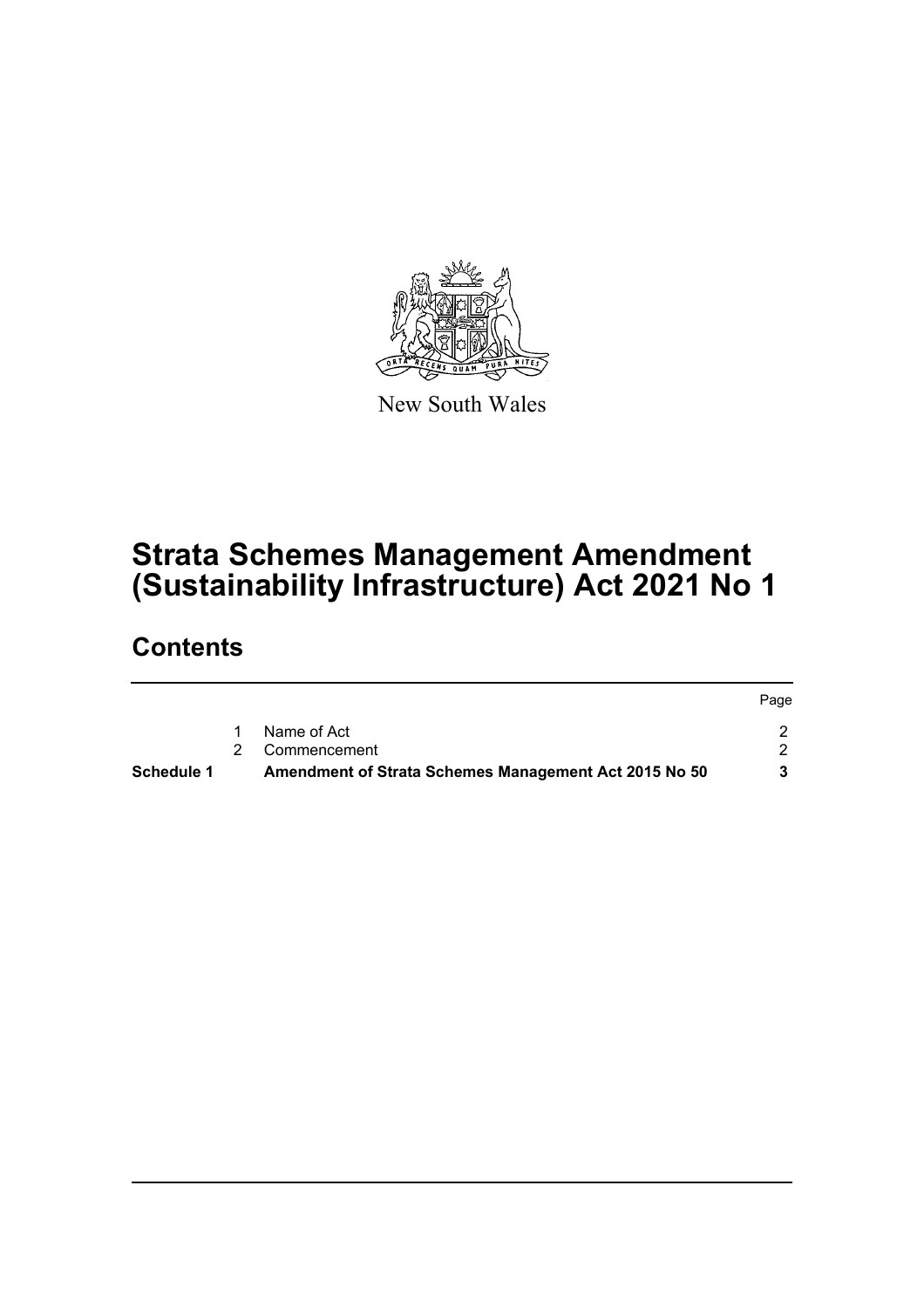

New South Wales

# **Strata Schemes Management Amendment (Sustainability Infrastructure) Act 2021 No 1**

Act No 1, 2021

An Act to amend the *Strata Schemes Management Act 2015* with respect to the installation of sustainability infrastructure; and for other purposes. [Assented to 24 February 2021]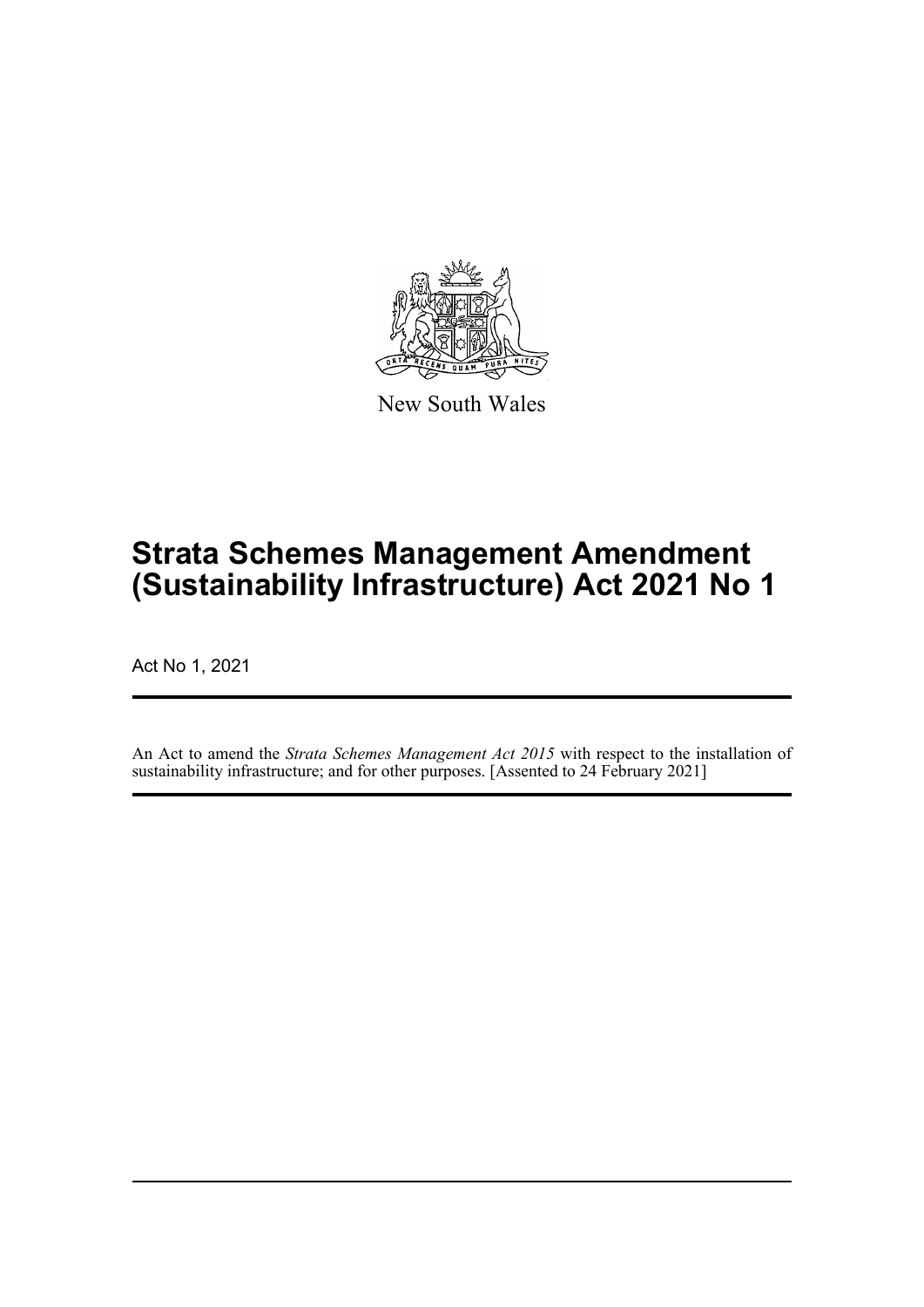Strata Schemes Management Amendment (Sustainability Infrastructure) Act 2021 No 1 [NSW]

#### **The Legislature of New South Wales enacts—**

#### **1 Name of Act**

This Act is the *Strata Schemes Management Amendment (Sustainability Infrastructure) Act 2021*.

#### **2 Commencement**

- (1) This Act commences on the date of assent to this Act, except as provided by subsections  $(2)$  and  $(3)$ .
- (2) Schedule 1[6] commences on whichever of the following occurs first—
	- (a) a day or days to be appointed by proclamation, or
	- (b) the date that is 6 months after the date of assent to this Act.
- (3) Schedule 1[10]–[14] commence on a day or days to be appointed by proclamation.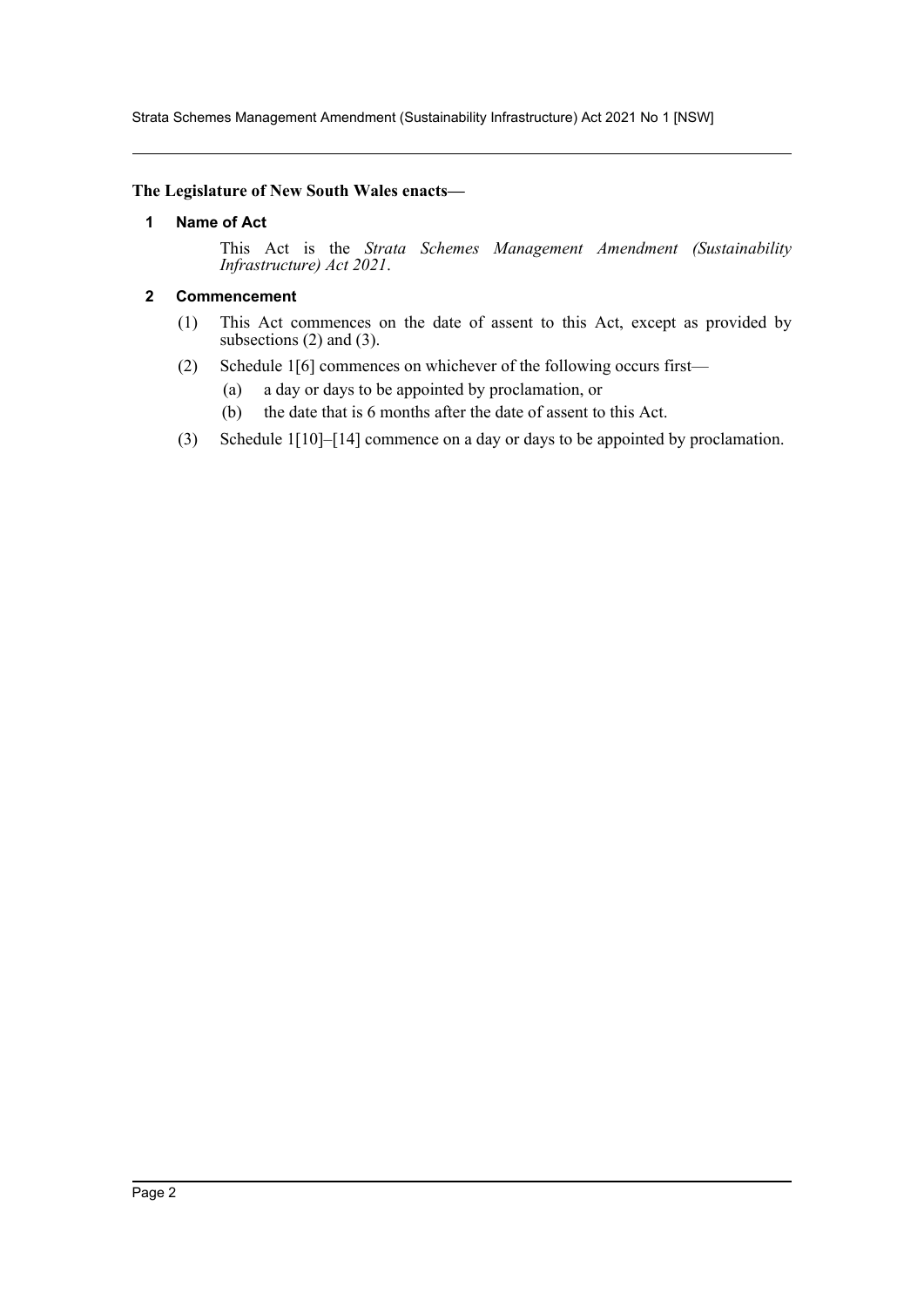### **Schedule 1 Amendment of Strata Schemes Management Act 2015 No 50**

#### **[1] Section 4 Definitions**

Insert in alphabetical order in section 4(1)—

*sustainability infrastructure* and *sustainability infrastructure resolution*— see section 132B.

#### **[2] Section 5 Resolutions of owners corporations**

Omit section 5(1)(b). Insert instead—

- (b) of the value of votes cast—
	- (i) not more than 25% are against the resolution, or
	- (ii) if the resolution is a sustainability infrastructure resolution—less than 50% are against the resolution.

#### **[3] Section 108 Changes to common property**

Insert after section 108(2)—

**Note.** If the special resolution is a sustainability infrastructure resolution fewer votes may be needed to pass it. See section 5(1)(b).

#### **[4] Part 6, Division 7, heading**

Omit the heading. Insert instead—

#### **Division 7 Miscellaneous**

#### **[5] Section 132B**

Insert after section 132A—

#### **132B Financing and installation of sustainability infrastructure**

- (1) Before approving a sustainability infrastructure resolution, the owners corporation must consider the following—
	- (a) the cost of the sustainability infrastructure and works including any expected running and maintenance costs,
	- (b) who will own, install and maintain the sustainability infrastructure,
	- (c) the extent to which the use of the sustainability infrastructure will be available to all or some of the lots in the strata scheme,
	- (d) any matter prescribed by the regulations.
- (2) In this Act—

*sustainability infrastructure* means changes to part of the common property (which includes the installation, removal, modification or replacement of anything on or forming part of that property) for any one or more of the following purposes—

- (a) to reduce the consumption of energy or water or to increase the efficiency of its consumption,
- (b) to reduce or prevent pollution,
- (c) to reduce the amount of waste sent to landfill,
- (d) to increase the recovery or recycling of materials,
- (e) to reduce greenhouse gas emissions,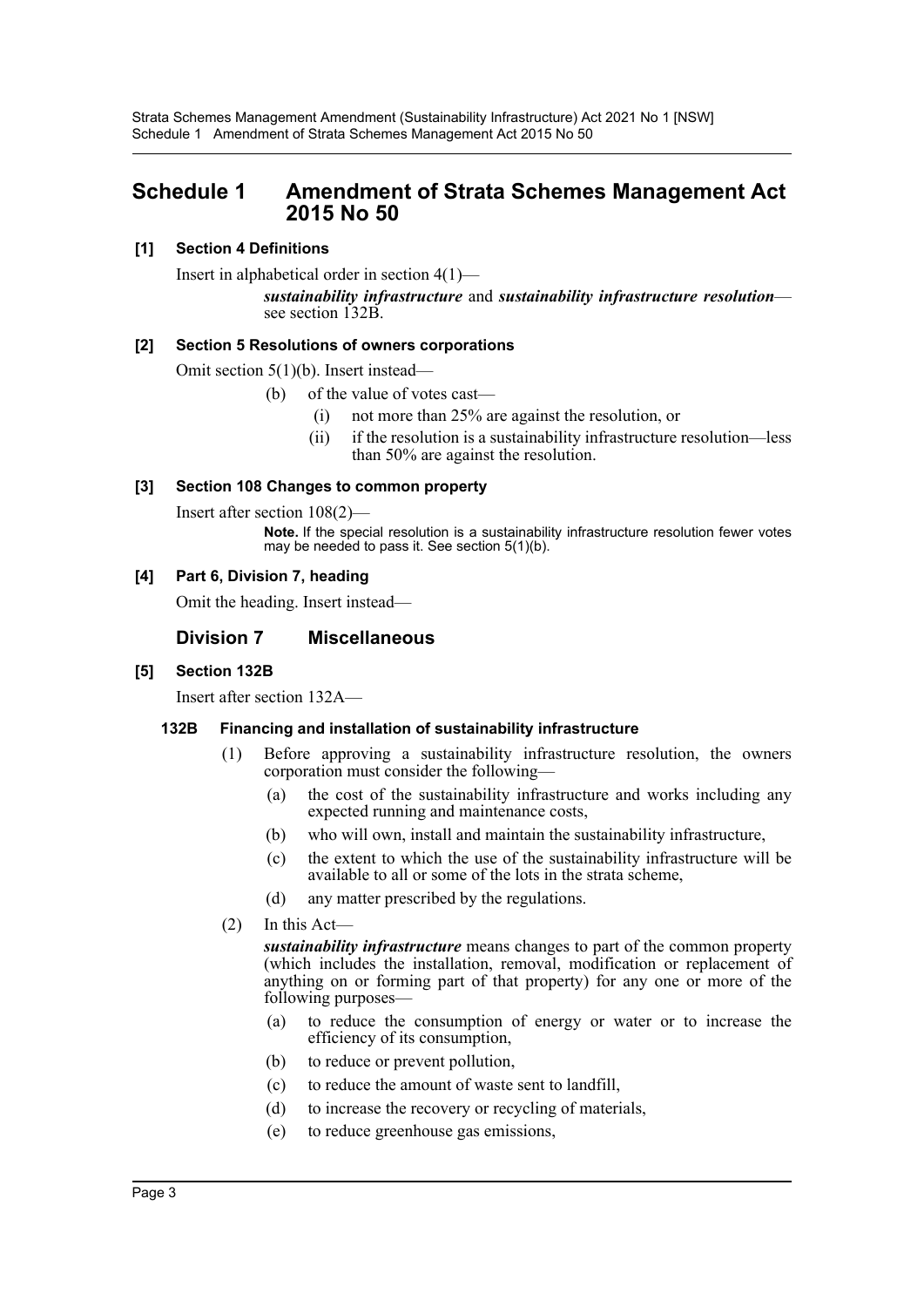- (f) to facilitate the use of sustainable forms of transport, **Note.** For example, installing electric vehicle charging stations.
- (g) a purpose prescribed by the regulations.

*sustainability infrastructure resolution* means a resolution to do any one or more of the following that is specified to be a sustainability infrastructure resolution—

- (a) to finance sustainability infrastructure,
- (b) to add to the common property, alter the common property or erect a new structure on common property for the purpose of installing sustainability infrastructure,
- (c) to change the by-laws of the strata scheme for the purposes of the installation or use (or both) of sustainability infrastructure.

#### **[6] Section 137B**

Insert after section 137A—

#### **137B Keeping of animals**

- (1) Each of the following has no force or effect to the extent that it would unreasonably prohibit the keeping of an animal on a lot—
	- (a) a by-law,
	- (b) a decision by an owners corporation under a by-law.
- (2) It is taken to be reasonable to keep an animal on a lot unless the keeping of the animal unreasonably interferes with another occupant's use and enjoyment of the occupant's lot or the common property.
- (3) The regulations may specify circumstances in which the keeping of an animal unreasonably interferes with another occupant's use and enjoyment of the occupant's lot or the common property.
- (4) A by-law that prohibits the keeping of an animal on a lot is not harsh, unconscionable or oppressive if it does not unreasonably prohibit the keeping of an animal on a lot. **Note.** Section 150(1) provides that the Tribunal may declare a by-law to be invalid if it is harsh, unconscionable or oppressive.
- (5) An owners corporation is taken to have given permission for the keeping of an animal on a lot if—
	- (a) it made a decision about the keeping of the animal in contravention of subsection  $(1)(b)$ , or
	- (b) a decision of the owners corporation is required before the animal may be kept on the lot and the owners corporation failed to make a decision within a reasonable time.
- (6) If a report has been tabled in Parliament under section 276A, the Minister must not recommend the making of a regulation under this section unless the Minister has considered the report.
- (7) Subsection (6) is repealed 5 years after the commencement of this section.

#### **[7] Section 141 Procedure for changes to by-laws**

Insert after section 141(1)—

**Note.** If the special resolution is a sustainability infrastructure resolution fewer votes may be needed to pass it. See section 5(1)(b).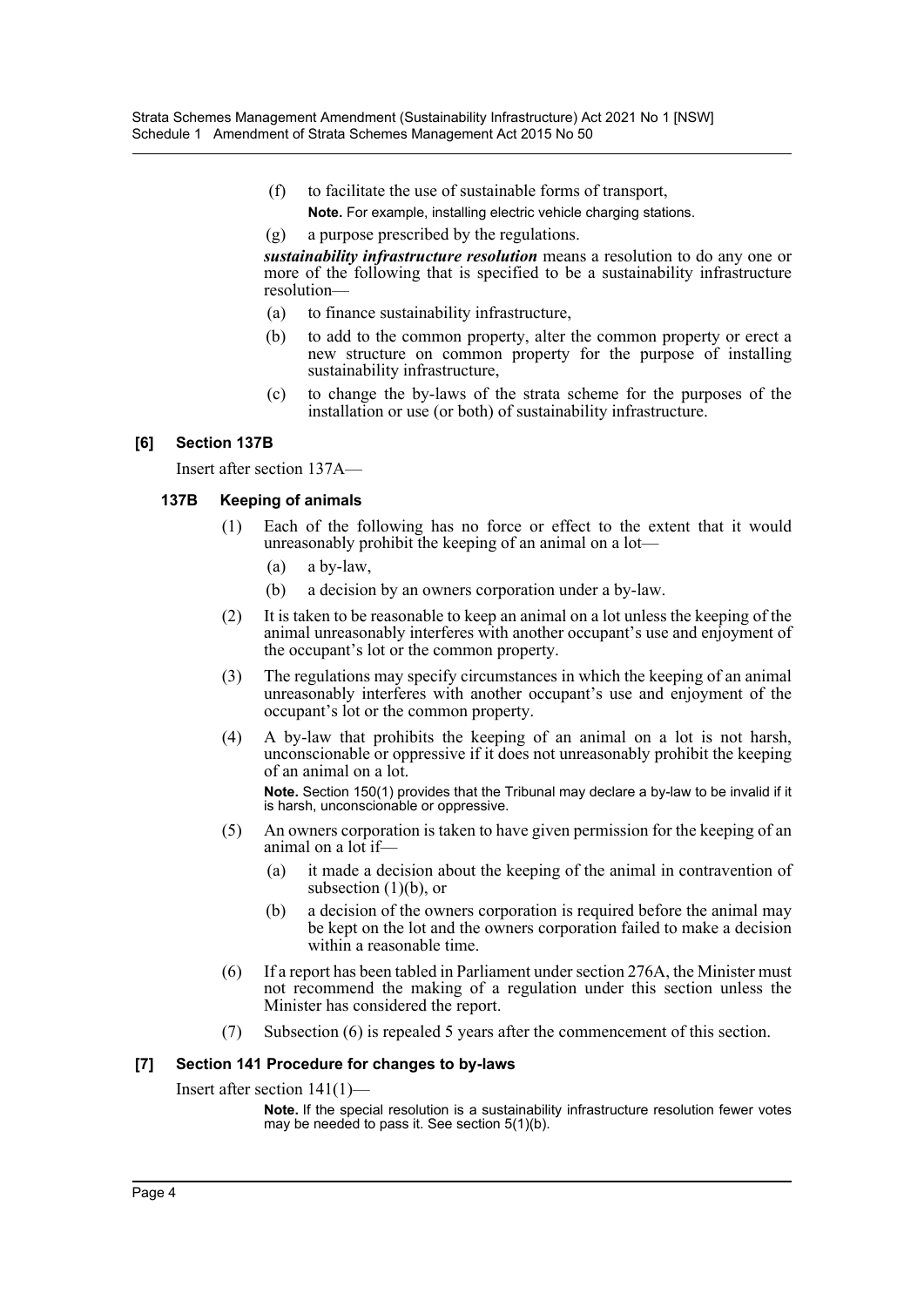Strata Schemes Management Amendment (Sustainability Infrastructure) Act 2021 No 1 [NSW] Schedule 1 Amendment of Strata Schemes Management Act 2015 No 50

#### **[8] Section 182 Requests for inspection of records of owners corporation**

Insert after section 182(4)—

#### (5) **Voting in secret ballots must not be disclosed**

Despite any other provision of this section, the owners corporation must not make available for inspection any record that would disclose how an owner voted in a secret ballot unless the owners corporation is directed to do so by the Tribunal or a court.

#### **[9] Section 186 Provision of strata scheme information to tenants**

Insert after section 186(1)—

(1A) The lessor or sub-lessor is not required to give the by-laws to a tenant under subsection (1) if the tenant has been given the by-laws under section 26(2A) of the *Residential Tenancies Act 2010*.

#### **[10] Section 228 Notice of applications to Tribunal**

Omit "any other person who in the registrar's opinion would be affected" from section 228(1).

Insert instead "the owners corporation".

#### **[11] Section 228(2)(b)**

Insert ", and" after "submissions".

#### **[12] Section 228(2)(c)**

Insert after section 228(2)(b)—

(c) immediately serve a copy of the application on each owner of a lot in the strata scheme except an owner who is a named party to the application.

#### **[13] Section 247A**

Insert after section 247—

#### **247A Civil penalties for contravention of orders**

- (1) The Tribunal may, by order, require a person to pay a pecuniary penalty of an amount of up to 50 penalty units for contravention of an order under this Act (*the original order*).
- (2) An application for the order may be made—
	- (a) by the applicant for the original order, or
	- (b) by the owners corporation, owner or other person having or acquiring an estate or interest in a lot in the strata scheme to which the order relates, or
	- (c) in the case of an order that gives effect to any agreement or arrangement arising out of a mediation session, by either party to the mediation.
- (3) A person is not liable to be punished twice if the person's act or omission constitutes both a contravention for the purposes of this section and—
	- (a) a contravention for the purposes of a civil penalty provision of the *Civil and Administrative Tribunal Act 2013*, or
	- (b) a contempt of the Tribunal.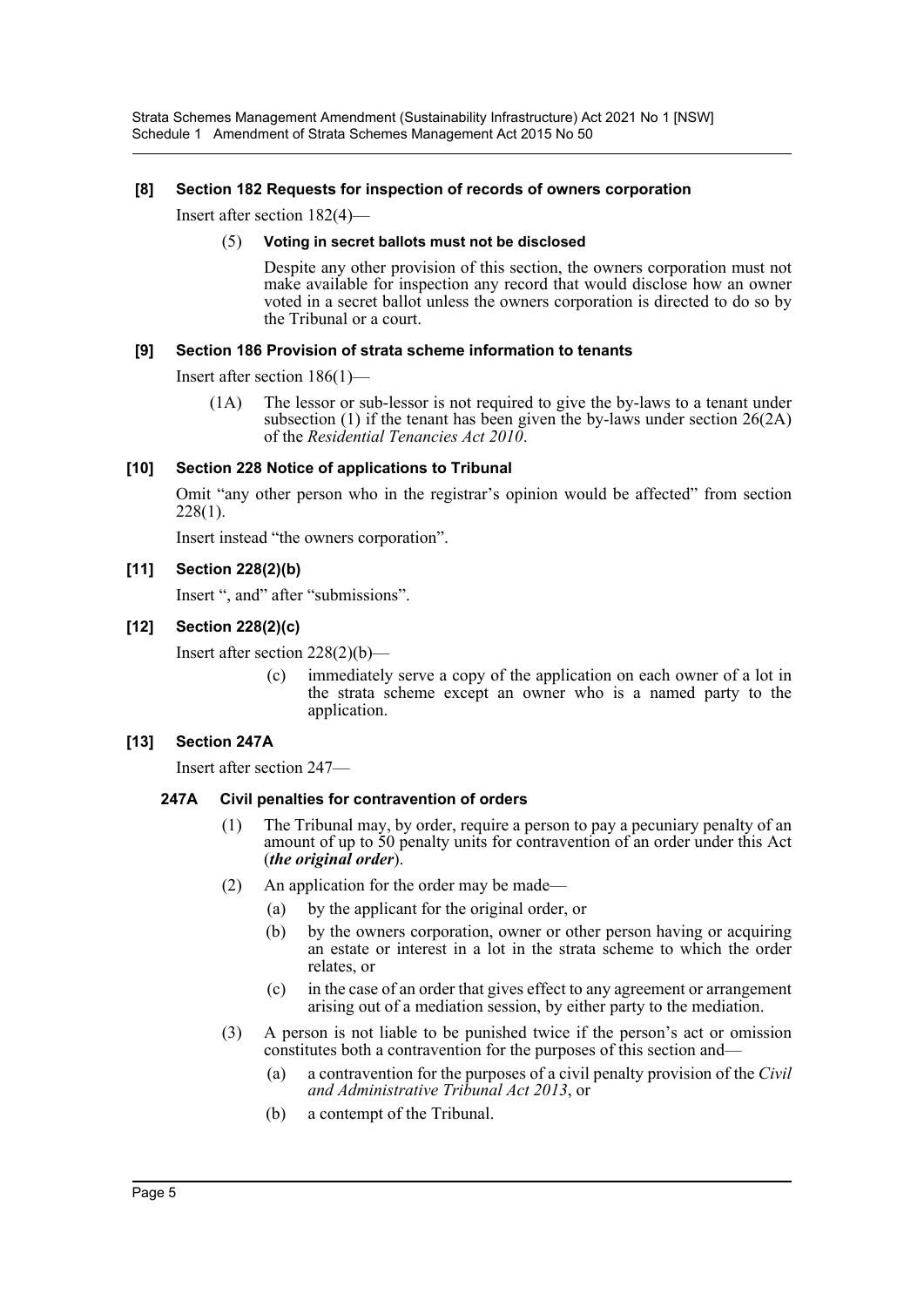Strata Schemes Management Amendment (Sustainability Infrastructure) Act 2021 No 1 [NSW] Schedule 1 Amendment of Strata Schemes Management Act 2015 No 50

#### **[14] Section 248 Recovery of unpaid civil penalty**

#### Omit the first note. Insert instead—

**Note.** Section 72(3) of the *Civil and Administrative Tribunal Act 2013* and section 247A of this Act provide for a civil penalty for a contravention of an order of the Tribunal.

#### **[15] Section 276A**

Insert after section 276—

#### **276A Review of keeping of animals**

- (1) The Minister is to review this Act as it relates to the keeping of animals on lots in strata schemes, including by addressing the following matters—
	- (a) the circumstances in which it is reasonable to prohibit the keeping of animals,
	- (b) the impacts of kept animals on the health and wellbeing of residents,
	- (c) the barriers faced by residents in the keeping of animals and by persons who require assistance animals, including vulnerable persons, **Example.** Persons fleeing domestic violence.
	- (d) the welfare of kept animals,
	- (e) how to limit any adverse impacts of kept animals on common property, including the adequacy of existing laws to deal with this,
	- (f) to resolve disputes about the keeping of animals,
	- (g) the effects of a change to the by-laws for a scheme that prohibits the keeping of an animal that was lawfully kept on a lot before the change.
- (2) The review is to be undertaken as soon as possible after the commencement of this section.
- (3) A report on the outcome of the review is to be tabled in each House of Parliament within 6 months after the commencement of this section.

#### **[16] Schedule 1 Meeting procedures of owners corporation**

Insert after clause 26(7)—

(8) Despite subclause (7), a person who owns more than 1 lot in a strata scheme may appoint a single proxy in respect of all the lots.

#### (9) **Adjourned meetings**

An instrument appointing a proxy for a meeting is not rendered invalid merely because the meeting is adjourned to a later date.

#### **[17] Schedule 3 Savings, transitional and other provisions**

Insert at the end of the Schedule, with appropriate Part and clause numbering—

### **Part Provisions consequent on enactment of Strata Schemes Management Amendment (Sustainability Infrastructure) Act 2021**

#### **Owners corporation is party to application**

Section 226(1A) applies only to an application made after the commencement of that subsection.